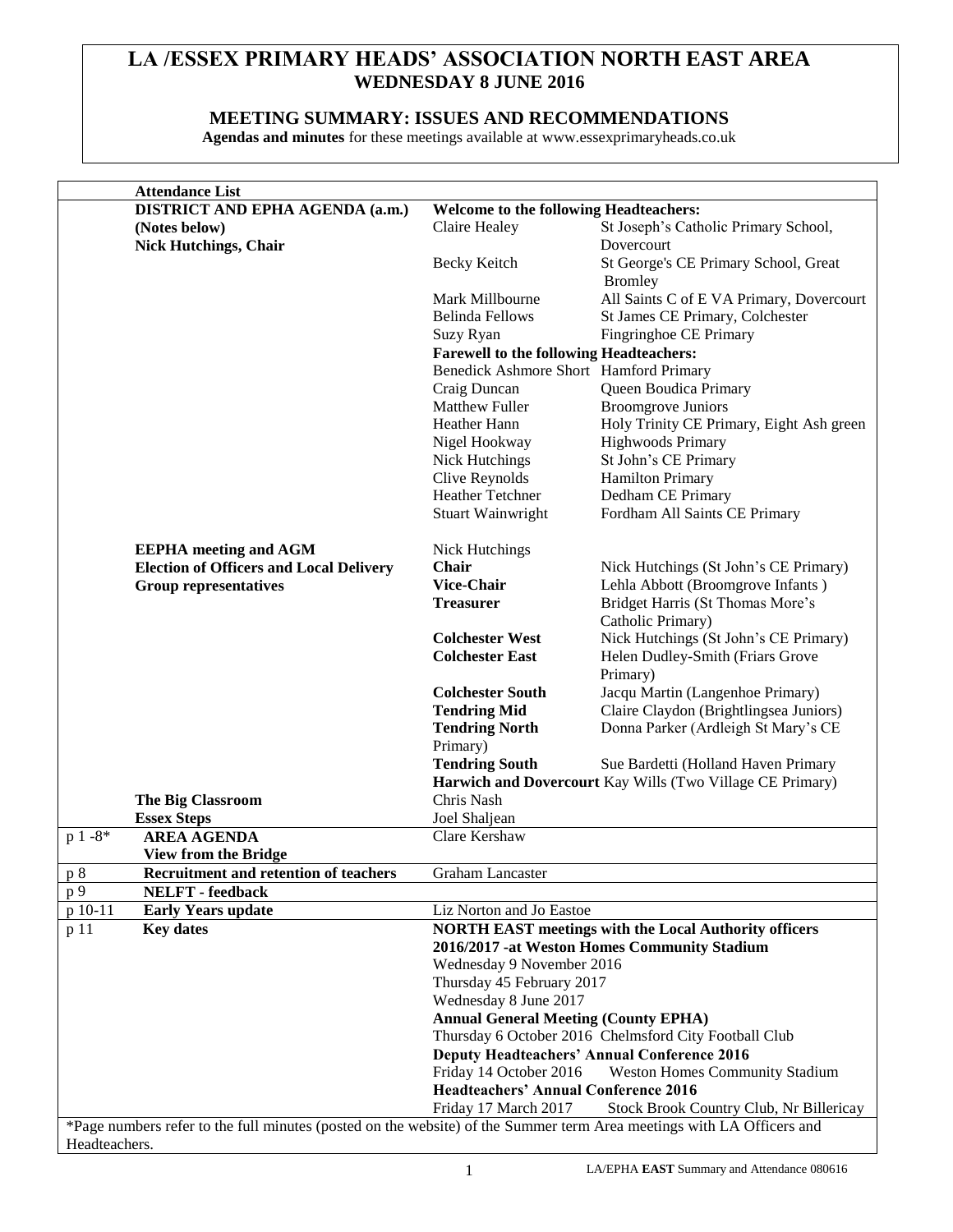# **LA /ESSEX PRIMARY HEADS' ASSOCIATION NORTH EAST AREA DISTRICT AND AREA MEETING WEDNESDAY 8 JUNE 2016 ATTENDANCE**

#### **Present**

Sue Bardetti **Holland Haven Primary** Susan Locke Milldene Primary Mandy Barlow Frinton-on-Sea Primary Ian McDonald Elmstead Primary Simon Billings St John's Green Primary Jacqu Martin Langenhoe Primary Toby Bull Gail Burns

#### Brian Combes Stanway Primary Lorraine Oldale Wix and Wrabness Primary Doretta Cowie Lexden Primary Julie O'Mara Chase Lane Primary Sarah Crookes Cann Hall Primary Claire Newson Parsons Heath CE Primary Elizabeth Drake Kingswode Hoe Primary Tracey Oram Tiptree Heath Primary Helen Dudley Smith Friars Grove Primary | Donna Parker Ardleigh St Mary's CE Primary Craig Duncan Queen Boudica Primary Joanna Pointing-Newitt Willow Brook Primary & Nursery<br>Matthew Fuller Broomerove Juniors Havley Rollings Fingringhoe CE Primary Broomgrove Juniors Hayley Rollings Fingringhoe CE Primary Alan Garnett North Primary & Nursery Pam Rose Kings Ford Infants & Nursery Jackie Halliday Messing School Jane Simmons All Saints CE Primary, Great Oakley Jeremy Hallum Heathlands CE Primary Nicola Sirett Mersea Island School Heather Hann Holy Trinity, Eight Ash Green Pri Darren Smith Brinkley Grove Primary Sinead Harper Burrsville Infants/Unity Academy Alison Syred-Paul Great Clacton CE Juniors Barry Hawes Prettygate Juniors Heather Tetchner Dedham Primary Claire Holmes Monkwick Infants & Nursery Rita Tingle Prettygate Infants Nigel Hookway Highwoods Primary/Executive Director Steven Turnbull Hazelmere Infants & Nursery Jenny Hunt Hazelmere Juniors Louise Venables Cherry Tree Primary Julia Hunt Brightlingsea Infants Anthony Welch Holland Park Primary Nick Hutchings N East Chair/ St Johns CE Primary Donna Wenden Lawford CE Primary Julie Ingram Chappell CE Primary Serena Williams Roach Vale Primary Jackie Irwin Engaines Primary Ray Wills Two Village CE Primary Sally Leung Montgomery Infants & Nursery Patricia Wilkie Layer-de-la-Haye Primary Joanna Marshall Tendring Primary **LA Officers Chris Nash School Class Classroom**<br>
Clare Kershaw Director for Education and Life Long | Joel Shaljean Essex Steps Director for Education and Life Long Learning

Graham Lancaster Lead Strategic Commissioner (NE)

Andy Jones Schools' Facilitator Liz Norton ECC Early Years Joe Eastoe ECC Early Years

The Bishop William Ward CE Pri St Michael's Primary & Nursery

Mark Carter-Tufnell St Osyth CE Primary Jayne Mitchell Gosbecks Primary Claire Claydon Brightlingsea Juniors | Amanda Mitchelson Old Heath Primary

# Lehla Abbott Broomgrove Infants Marie Luck-Davies Bradfield Primary Natasha Bennett Rolph CE Primary Gordon Malcolm Tiptree St Luke's CE Primary Suzie Bliss Walton-on-the-Naze Primary Janet Meacock Millfields Primary/Alresford Primary David Borne Copford CE Primary Carl Messer St George's New Town Juniors Valerie Metcalf Harwich Primary/ The Mayflower Primary Tracey Cafull Great Bentley Primary Nark Millbourne All Saints CE Primary, Dovercourt

**In Attendance** 

Pam Langmead EPHA Professional Officer Alison Close St Peter's Primary, Coggeshall Joel Shaljean James Aylott

# Kerry McGrory SE Commissioner (North East) **Apologies**

Louise Evers SE Commissioner (North East) Debbie Griggs Myland Primary Iain Birtwell SE Commissioner (North East) Clive Reynolds Hamilton Primary

Essex Steps Dedham CE Primary

Alison Fiala Lead Strategic Commissioner (Mid) Charlotte Booth-Rylett Unity Academy

Note: If your attendance or apologies have not been noted please contact the EPHA Manager at pam@langmead.me.uk for amendment.

2 LA/EPHA **EAST** Summary and Attendance 080616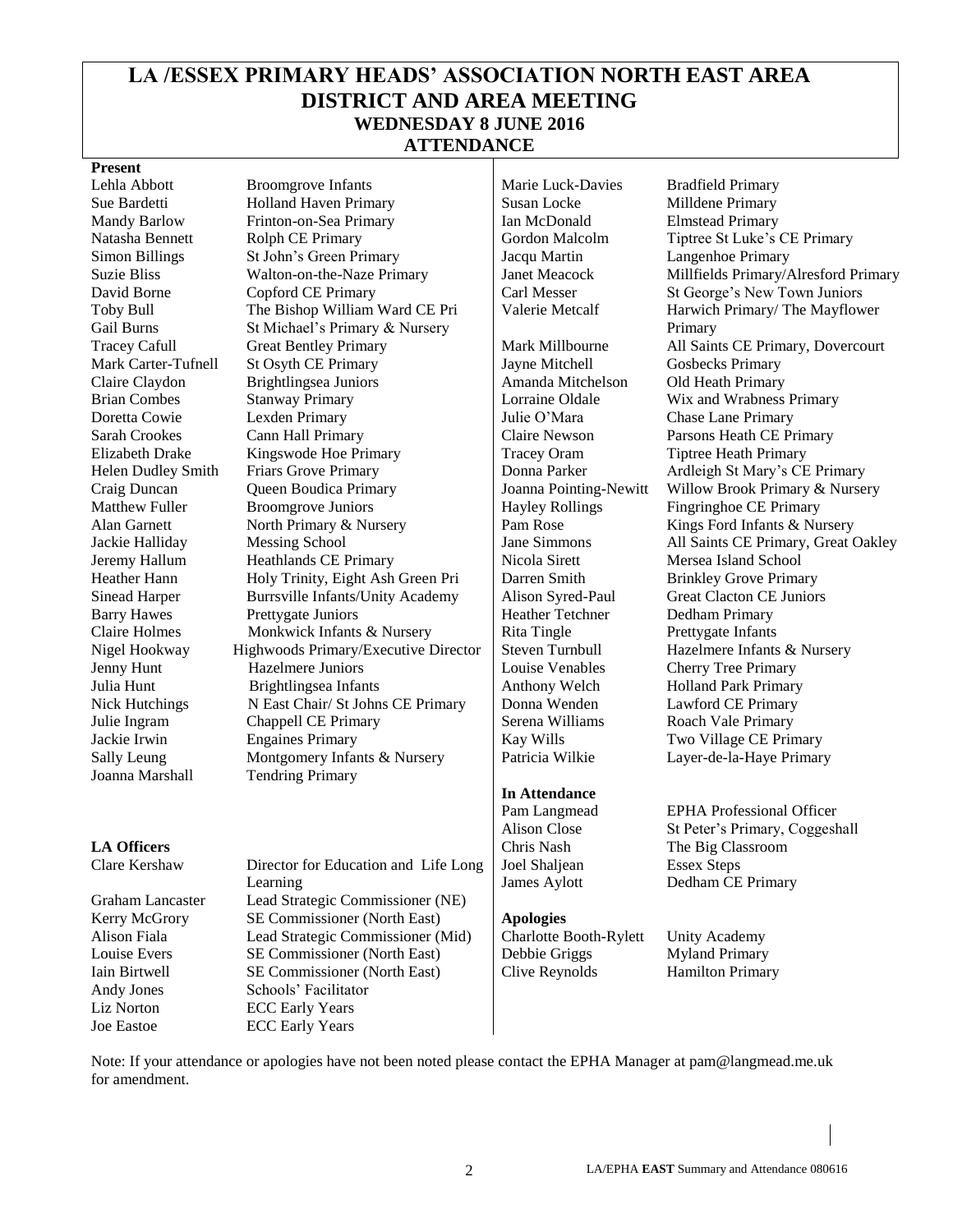### **NORTH EAST EPHA AREA MEETING MINUTES 8 June 2016**

#### **1. Nick Hutchings, the North East Area Chair welcomed headteachers to the meeting and in particular, the following headteachers who are new in post:**

| particular, the following headteachers who are new in post. |                                                 |  |  |  |
|-------------------------------------------------------------|-------------------------------------------------|--|--|--|
| Claire Healey                                               | St Joseph's Catholic Primary School, Dovercourt |  |  |  |
| Becky Keitch                                                | St George's CE Primary School, Great Bromley    |  |  |  |
| Mark Millbourne                                             | All Saints C of E VA Primary, Dovercourt        |  |  |  |
| Belinda Fellows                                             | St James CE Primary, Colchester                 |  |  |  |
| Suzy Ryan                                                   | Fingringhoe CE Primary                          |  |  |  |

#### **Farewell to the following Headteachers:**

| Benedick Ashmore Short Hamford Primary – moving to the Midlands |  |  |  |  |
|-----------------------------------------------------------------|--|--|--|--|
| Queen Boudica Primary - leaving headship                        |  |  |  |  |
| Broomgrove Juniors – moving to Suffolk                          |  |  |  |  |
| Holy Trinity CE Primary, Eight Ash Green - moving               |  |  |  |  |
| Highwoods Primary – retiring to become EPHA Executive Director  |  |  |  |  |
| St John's CE Primary – moving to                                |  |  |  |  |
| Hamilton Primary -retiring                                      |  |  |  |  |
| Dedham CE Primary -retiring                                     |  |  |  |  |
| Fordham All Saints CE Primary - leaving headship                |  |  |  |  |
|                                                                 |  |  |  |  |

**Nick also said farewell and thank you, to Graham Lancaster**, who is finishing his role as North East Area Commissioner at the end of term, and from September taking on a strategic role in the Local Authority.

#### **2. THE BIG CLASSROOM**

Presented by Chris Nash

The Big Classroom provides a service to link schools across the UK so that the pupils can see how their peers around the UK live day to day. The service launched nationwide in 2015 with over a thousand schools joining in the first 2 weeks. It is proving very popular for schools where all their pupils are very culturally similar or where **British values and multi-culturalism** and implementing the **Prevent** strategy are key issues. It is proving to be a great success, particularly for the head teachers, as it provides them with unequivocal evidence as to how they have tackled these issues.

[BigClassroom.co.uk](http://bigclassroom.co.uk/) is a social network solely for schools so it is completely safe and secure. Each school has its own account to which it can upload pictures, videos and blogs about the exciting and interesting projects they undertake. Big Classroom will then link them with 5 "friend schools" (more are added over time or on request) which have been chosen strategically to be contrasting in terms of culture, faith, ethnicity or location. At regular intervals classes sit down and look at their breaking news (these are updates from their friend schools) to see what is happening in schools around the UK. The pupils can then discuss what they see and send messages questioning the things that interest them. Over time they'll get to know the other pupils and have a much greater understanding of other cultures and communities. This is the service in a nutshell, please feel free to look at our website for more details.

The membership cost of The Big Classroom is £300 a year (for unlimited access in a school) and Chris offered schools a two month free trial (starting from September).

Contact [chris@bigclassroom.co.uk](mailto:chris@bigclassroom.co.uk) or on 01772 379770

#### **3. NORTH EAST EPHA ANNUAL GENERAL MEETING**

#### **a) CHAIR'S REPORT**

Nick Hutchings, Chair of North East EPHA, reported that the summer term meeting last year concluded with his thoughts about the year ahead.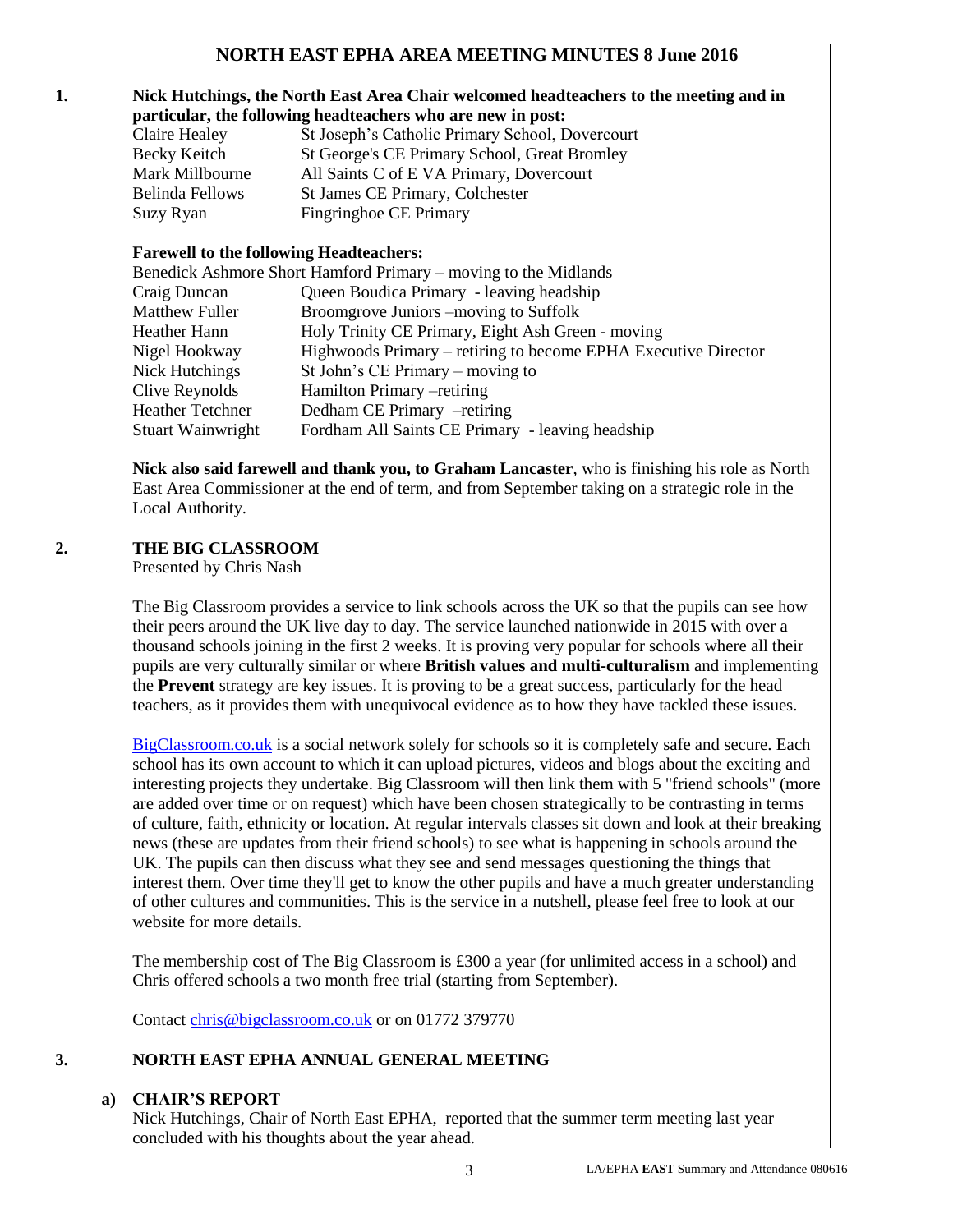This is Nick's report:

#### **Review of the year**

Last year I finished with the following thoughts.

#### *What is to come?*

*I think that the following themes will dominate the next year for us:*

- *Academies*
- *Cluster/Peer Working*
- *The next baseline*
- *End of Year Assessments for Year 6 – more rigour!!*
- *Grammar, Punctuation and Spelling for Year 2 and 6*
- *Coasting Schools (Whatever they may be)*
- *Better pay and conditions for teachers*
- *Shrinking budgets*
- *The restructure of EPHA*

Well we have seen some of this and in some cases so much more! What have we had to deal with this year?

- The Common Inspection Framework from Ofsted
- Section 8 inspections (Once they had enough survivors from their culling to run them)
- New Key Stage 1 SATs
- New Key Stage 2 SATs
- The full implementation of the national curriculum
- Reception Baselines or not!
- The Interim Frameworks for Assessment
- A clarification document or two!
- PREVENT, CSE, FGM all rolled into Safeguarding training
- NI Contribution uplifts
- The national living wage
- An excellent Deputy Heads' Conference
- A u-turn or two
- Coasting school definition
- The resurgence of the Regional Schools Commissioners
- The White Paper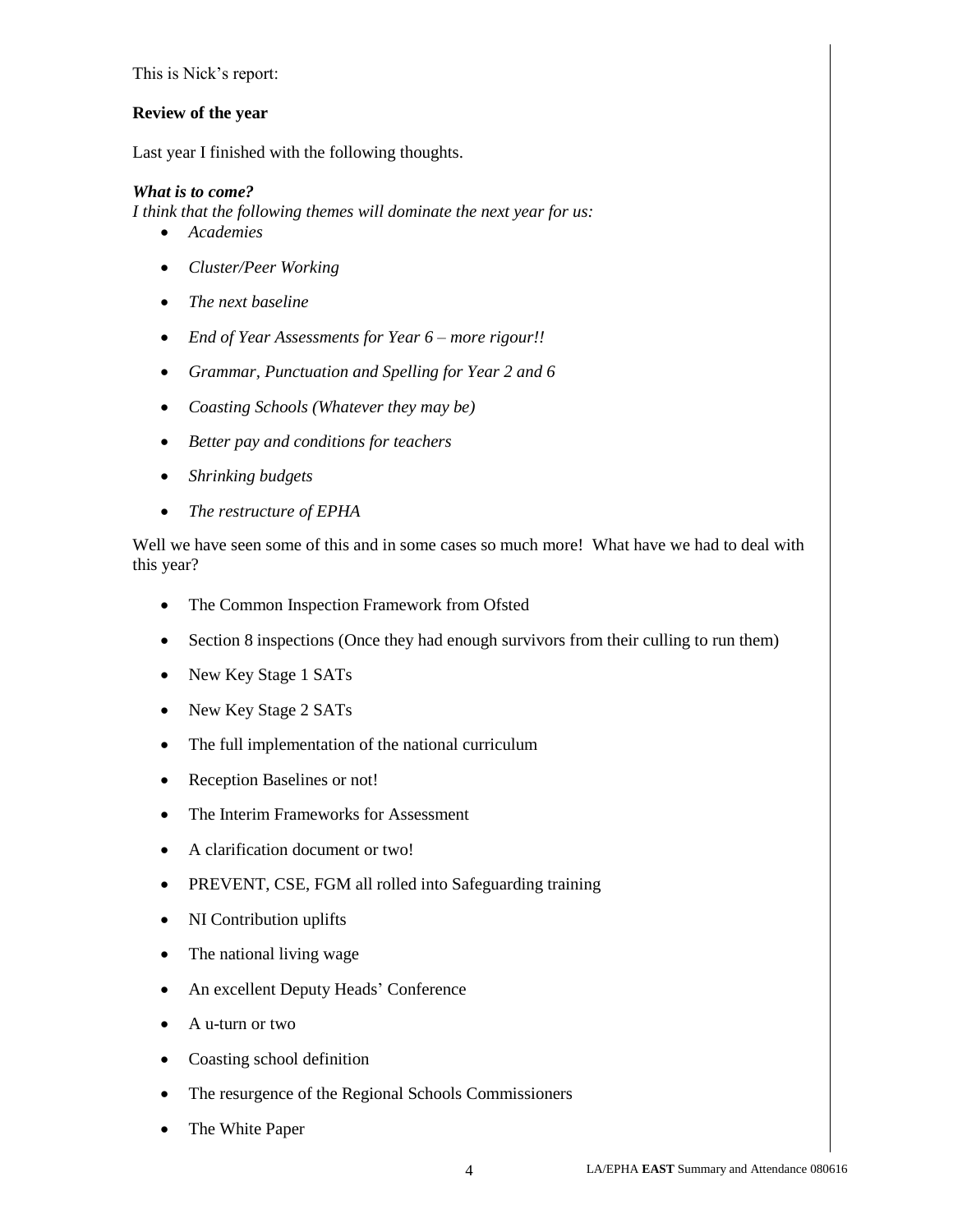- Academies again
- An amazing Headteachers' conference
- The leaking of test materials
- The abolishment of baseline as it made no sense
- A recruitment challenge the likes of which we have never seen
- The loss of Chris Kiernan and the appointment of Clare
- A restructured EPHA with a Professional Officer and Executive Director
- A visit from Russell Hobby
- A possible national funding formula
- The clarification of an exclamation in Year 2!
- And finally a move towards Peer to Peer working

#### **My thoughts**

What more can I say other than you're all amazing. Your resilience, stamina, questionable sense of humour and general care of your staff and pupils is unmatched in any other profession. I cannot think of any other job in this country that covers the level of responsibility that you have coupled with the enormous emotional demands and ground level working that you undertake.

You are all social workers, mums, dads, confidants, policeman, spies, politicians, mentors, leaders, visionaries, teachers and learners – to mention but a few. No wonder you are all knackered all of the time!

We have a huge responsibility this year. We have work together as one to challenge the government, to challenge the status quo, to ask how what we do benefits children. Too many times this year we have allowed the establishment to 'do to us', rather than take control.

We must look at the current political and educational climate, understand that there are some things we cannot change, accept it, and look at how we can turn it to our advantage.

#### **What is to come?**

This year will see the growth of academies, whether we like it or not. Every meeting we have been to seems to have this on the agenda. We won't change it, but we can direct it. We need to cooperate, we need to have honest conversations and we need to use the power of EPHA to represent us at a national and local level.

As for any other changes – your guess is as good as mine this year! But they might include:

- The loss of the LA
- Further cuts in budgets
- More consultation on a national funding formula
- SEN placements!

Thank you all for your support this year. The NE group is a pleasure to chair – you are willing to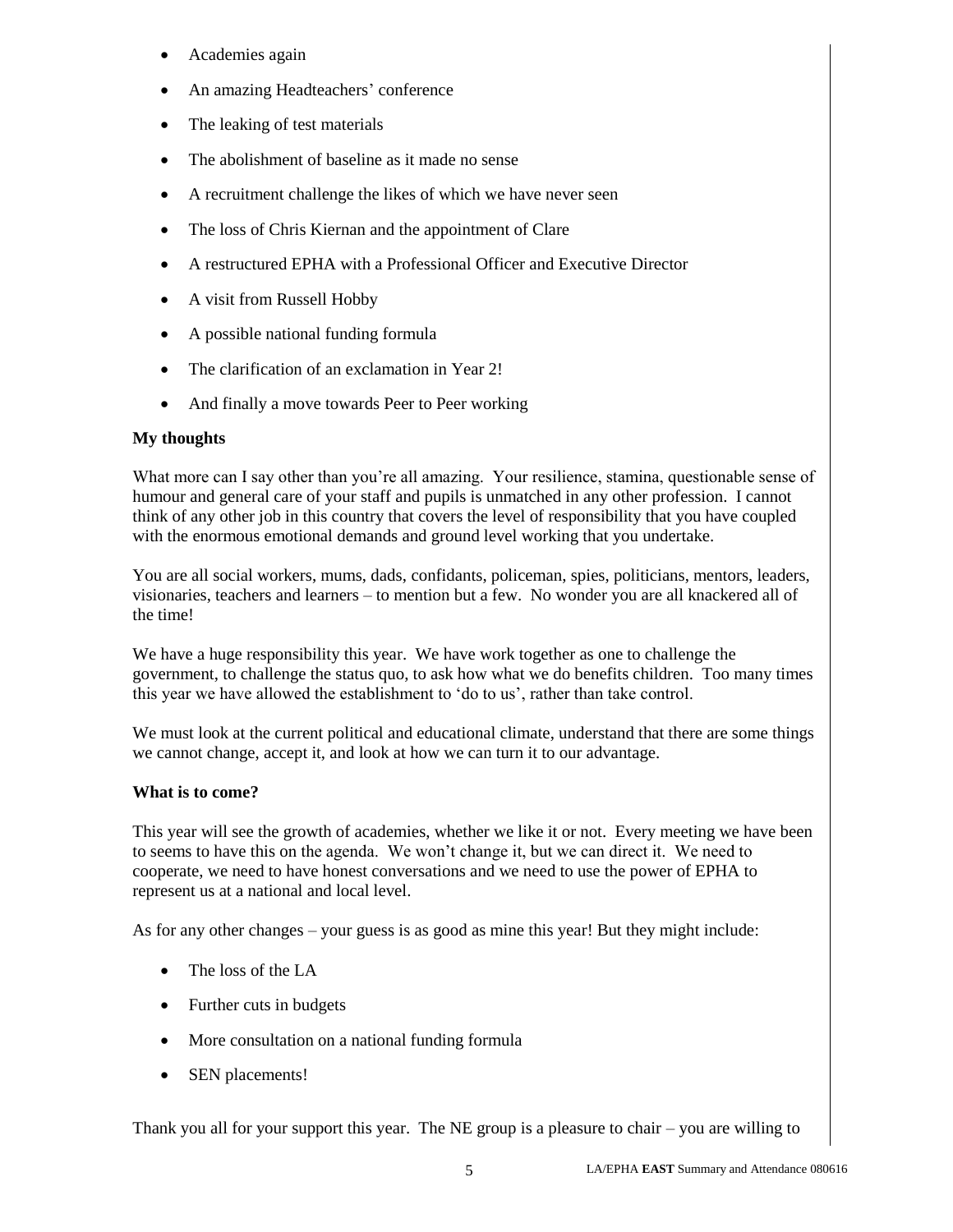challenge, support and ensure you get the best for children in your school.

Next year is bound to be a rollercoaster ride. All I can say is that EPHA will be there to enjoy the ride with you!

Have an amazing summer break when it comes.

Nick also thanked the EPHA Professional Officer for her work and support during the year. He reminded heads that Pam has a wealth of experience and knowledge and can usually assist and point people in the right direction if they have a problem or need information.

#### **b) TREASURER'S REPORT**

The EPHA Professional Officer circulated a finance report from the North East EPHA Treasurer. She noted that nearly all North East schools paid the 2016/17 subscription to EPHA.

|                              | Income     | Expenditure | <b>Balance</b> |
|------------------------------|------------|-------------|----------------|
| <b>Opening balance</b>       |            |             | £14,007.92     |
| Schools subscriptions (101)  | £12,120.00 |             |                |
| Success in schools training  |            | £540.00     |                |
| Subscription payment to EPHA |            | £6,030.00   |                |
| Treasurer administration     |            | £200.00     |                |
| <b>Closing balance</b>       |            |             | £19,357.92     |

Bridget Harris, the Treasurer, and her Finance Manager, were thanked for her management of the East EPHA accounts for the last year and were congratulated for ensuring that (nearly) all schools in the Area paid the subscription. Pam noted that Bridget, Headteacher at St Thomas More Catholic Primary, has agreed to continue as treasurer for the coming year. However, this will now be a nominal position, as the funds from all of the Area accounts will be moved to the County EPHA bank account and managed by the EPHA Professional Officer/treasurer.

#### **c) EPHA Annual Subscription**

As agreed at the summer term meetings last year, funding for EPHA will no longer be through subscription, but will be top-sliced from the Delegated Schools Grant. Area meetings will continue to be "free" to all primary headteachers, as will the website and advice and support from the Professional Officer and Executive Director.

#### **d) ELECTION OF OFFICERS AND LOCAL DELIVERY GROUP REPRESENTATIVES**

| Chair                         | Nick Hutchings (St John's CE Primary)        |
|-------------------------------|----------------------------------------------|
| <b>Vice-Chair</b>             | Lehla Abbott (Broomgrove Infants)            |
| <b>Treasurer</b>              | Bridget Harris (St Thomas More's C Primary)  |
| <b>Colchester West</b>        | Nick Hutchings (St John's CE Primary)        |
| <b>Colchester East</b>        | Helen Dudley-Smith (Friars Grove Primary)    |
| <b>Colchester South</b>       | Jacqu Martin (Langenhoe Primary)             |
| <b>Tendring Mid</b>           | Claire Claydon (Brightlingsea Juniors)       |
| <b>Tendring North</b>         | Donna Parker (Ardleigh St Mary's CE Primary) |
| <b>Tendring South</b>         | Sue Bardetti (Holland Haven Primary          |
| <b>Harwich and Dovercourt</b> | Kay Wills (Two Village CE Primary)           |

*A huge thank you to those who represent their colleagues on the EPHA Executive.* 

**e) The Summer term EPHA newsletter**, including dates for the 2016/17 school year, was circulated to headteachers at the meeting -these can also be found on the Newsletter page of the EPHA website [www.essexprimaryheads.co.uk.](http://www.essexprimaryheads.co.uk/)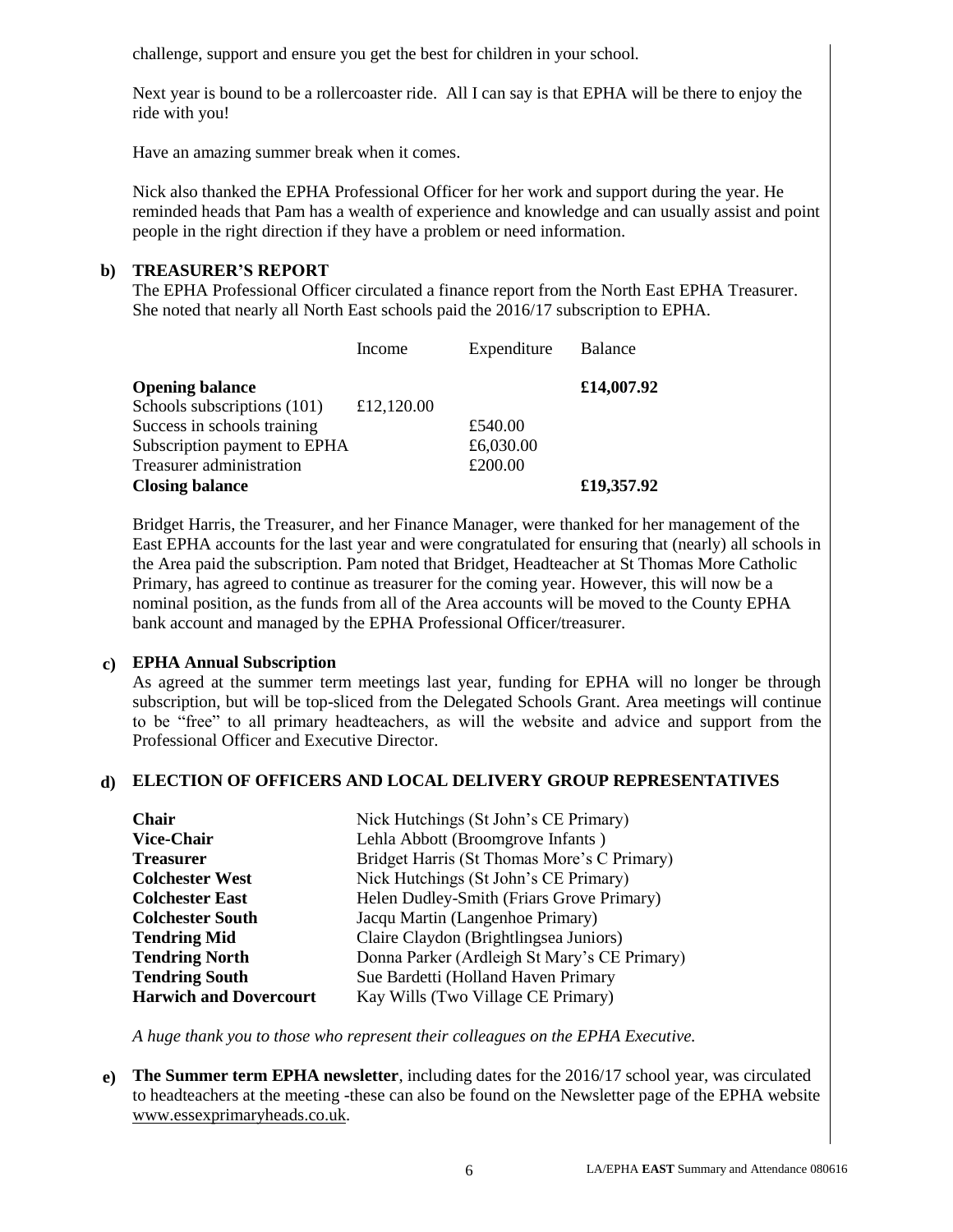Headteachers were reminded that the Deputy Headteachers' conference will be held on Friday 14 October 2016 at the Weston Homes Community Stadium (key note speakers Estelle Morris and Viv Grant) and next year's annual Headteachers' conference will be held on Friday 17March 2017 at Stock Brook Country Club.

#### **4. ESSEX STEPS A presentation by Joel Shaljean**

Joel is a Deputy Headteacher, based at Market Field special school in the North of Essex, who works for two days each week delivering Essex Steps, the LAs preferred behaviour management and physical intervention strategy.

Essex Steps comprises of two stages:

**Step On** – focusing understanding behaviour, de-escalation and everyday physical intervention strategies.

**Step Up** – restraint training. Schools are asked to undertake a risk assessment to decide whether or not they need to use restraint and so need further training.

The training is delivered as core courses in a number of venues across the county, as specific inschool training (twilights or INSET) or as cluster training for schools.

The cost of training is currently £800 for 24 people plus £33 per head for additional delegates. For further information about training contact Joel Shaljean at [joel.shaljean@esset.org.uk](mailto:joel.shaljean@esset.org.uk) or on 07872 865656

Joel delivered a shortened version of the training programme, explaining that the course structure focuses on:

- Before a crisis de-escalation
- During a crisis management of risk or harm
- After a crisis reflect, repair and restore

He reflected on the increasing number of "red" children in our schools – those who we struggle to include using conventional behaviour management policies. Joel reminded headteachers that:

- Pupils with SEN with statements are around eight times more likely to be permanently excluded than those pupils with no SEN.
- Children eligible for free school meals are around four time more likely to be permanently excluded.
- 78% of exclusions are boys. Permanent exclusion rates for boys are approximately four times higher than that for girls.
- Over half of all exclusions are in Years 9 and 10, but an increasing number of younger children are being permanently excluded, including pupils in Reception.

Joel talked about conscious and sub-conscious behaviours and appropriate responses. He mentioned the current DfE guidance, Behaviour and Discipline in Schools, which focuses particularly on controlling behaviour. He talked about the different approaches to the behaviour management and whether they escalate or de-escalate poor and out of control behaviour.

The programme focuses on therapeutic understanding and intervention and Joel shared a number of strategies including Roots and Fruits, which considers the behaviours of individual pupils. He shared risk assessment forms, which can be used to evidence whether the use of physical restraint is necessary and unavoidable.